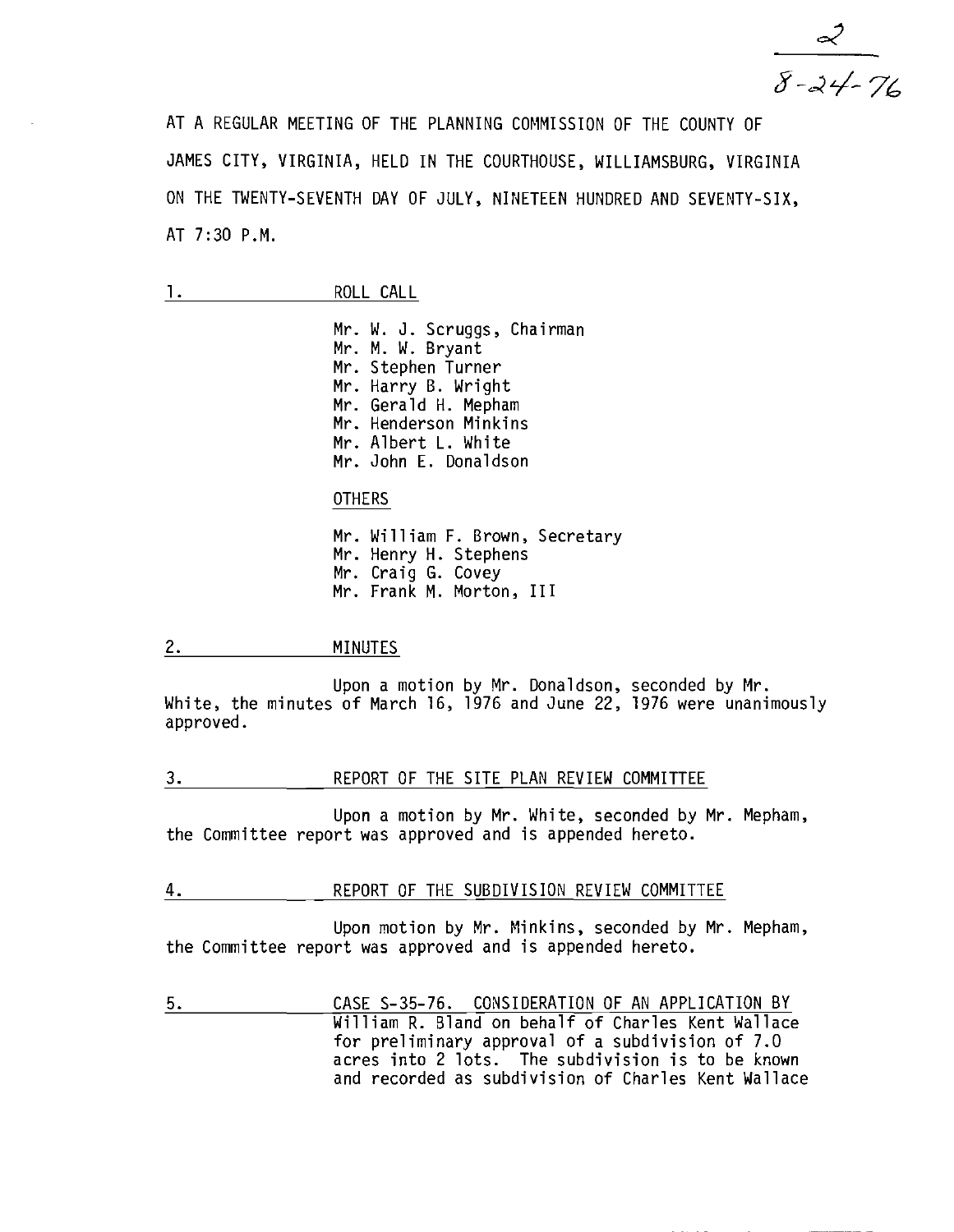property. Subject property is located on Route 611 one-half mile more or less west of the intersection with Route 614. and is further identified as part of parcel 63 on James City County Real Estate Tax Map 15. An exception is requested from the requirement for road frontage.

Mr. Bland, the applicant's attorney spoke in defense of his client's request for an exception from the ordinance. He outlined the financial considerations which necessitated the request.

Following a discussion, Mr. White entered a motion which was seconded by Mr. Bryant to table consideration of Case No. S-35-76 until the regular August meeting of the Commission. A roll call vote was taken on the motion.

| Mr. Bryant    | Yea |
|---------------|-----|
| Mr. Donaldson | Nay |
| Mr. Mepham    | Nay |
| Mr. Minkins   | Yea |
| Mr. Scruggs   | Nay |
| Mr. Turner    | Nay |
| Mr. White     | Yea |
| Mr. Wright    | Yea |

The 4 to 4 vote was decided in favor of the motion to table by Mr. Scruggs.

6. CONSIDERATION OF A DATE FOR PUBLIC HEARING ON Case No. Z-1l-76. An application by Alvin P. Anderson on behalf of Elizabeth N. Vaiden for rezoning a parcel from Agricultural Limited (A-2) to Residential Agriculture (R-6). Subject property is located on Route 615 and is further identified as parcel 78 on James City County Tax Map 25.

Upon a motion by Mr. White, seconded by Mr. Mepham, a public hearing for Case No. Z-11-76 was set for August 24, 1976 at 7:30 P.M.

7. CASE NO. Z-8-76. PUBLIC HEARING ON AN APPLICATION BY Rae Ann Necessary on behalf of Pearle B. Miller for rezoning of a lot from Industrial General {M-2} to Limited Industrial (M-l). Subject property is located and further identified as the property of Pernille G. Benson Estate designated on the James City County Real Estate Tax Map 15 as parcel 88.

Mr. Scruggs opened the public hearing of Case No.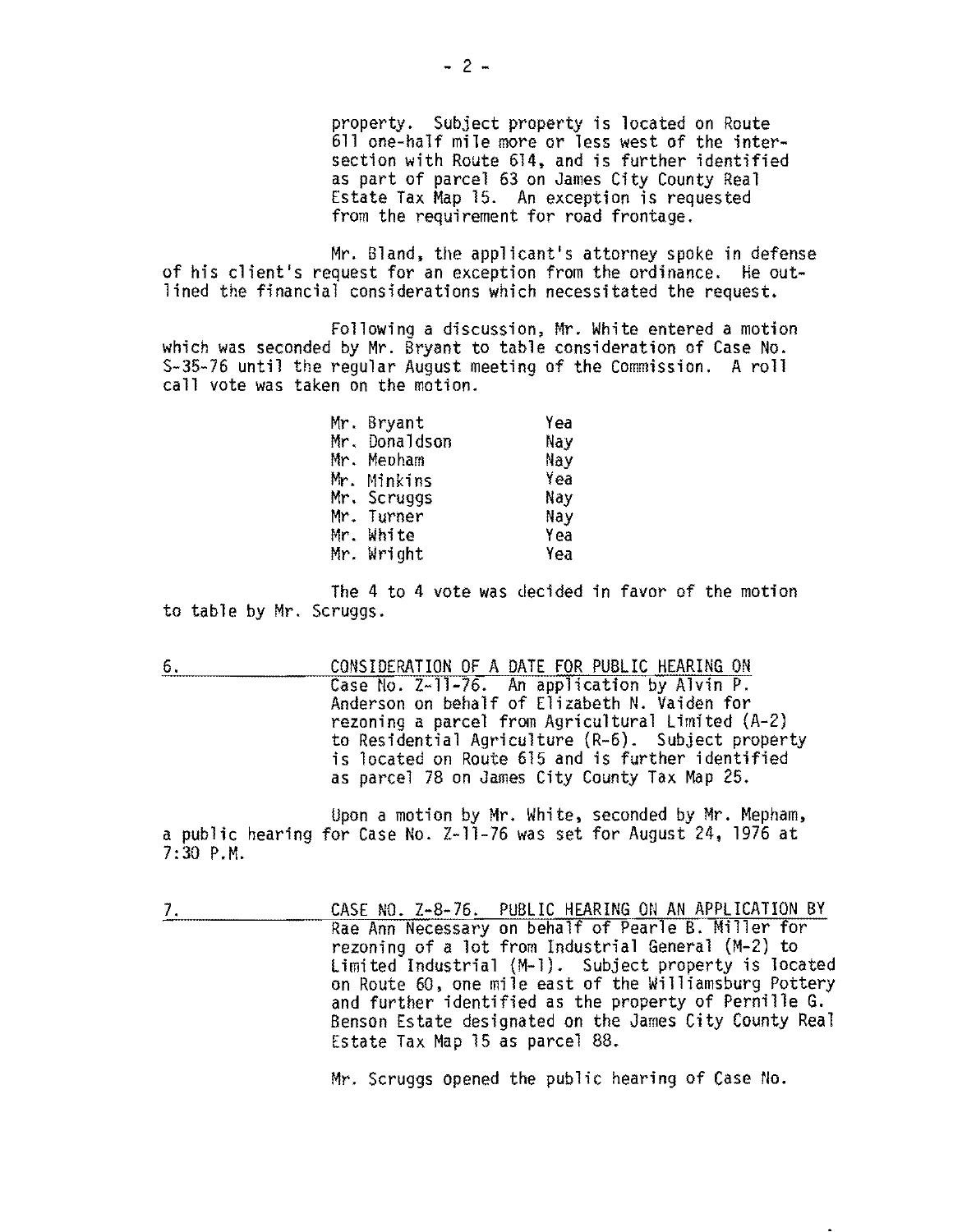Z-S-76. however. no one spoke. The public hearing was closed, and upon a motion by Mr. Donaldson, seconded by Mr. Mepham, action on Case No. Z-8-76 was deferred until the regular August meeting of the Commission.

8. CASE NO. Z-9-76. PUBLIC HEARING ON AN APPLICATION by Norco. Inc. for rezoning of two parcels from Agricultural Limited (A-2) and Residential Limited (R-2) to Multifamily Residential (R-5). Subject property is located on the northwest side of Neck 0' Land Road (Route 682) approximately .8 of a mile from the intersection of Route 31. The property is further identified as parcels 26C and 26F of the James City County Real Estate Tax Map 31.

Mr. Scruggs opened the public hearing of Case No. Z-9-76. The following people spoke:

Mr. Joseph A. Abdelnour, the applicant's attorney<br>spoke in behalf of his client. Mr. Abdelnour stated that his client based his request for rezoning on the fact that multifamily uses were allowed on the property when it was purchased. Mr. Abdelnour said that it had been his client's intention to build apartments when he invested in the property. When the text of the Zoning Ordinance was amended in the spring of 1976 multifamily uses were no longer included in the R-2 district which the property is now zoned. Mr. Abdel-<br>nour contends that his client's property should be rezoned to place him in substantially the same position as before the Zoning Ordinance was amended.

Mr. Ralph Gill. a resident of Neck 0' Land Road spoke in opposition to the rezoning. Mr. Gill cited an earlier attempt in the area to rezone for apartments which was rejected. Mr. Gill feels that apartments would be out of character with the semirural environment of Neck 0' land Road. Mr. Gill also pointed out that prior to the amendments to the Zoning Ordinance. apartments in the R-2 district required a conditional use permit. He felt that the conditional use permit requirement largely negated the applicant's claim that his right to build apartments was taken away by the amendments to the Zoning Ordinance.

Mr. Mulligan. one of the owners of Norco, Inc. spoke in support of the rezoning. Mr. Mulligan emphasized that Norco, Inc. had purchased the property as an investment with the intention of constructing apartments.

Mr. Jack Kirtland. a resident of Neck 0' Land Road spoke in opposition to the rezoning. Mr. Kirtland expressed concern about the potential effects of the filling in the flood plain which would be necessary to construct apartments. Mr. Kirtland was afraid that construction and filling on the subject property may damage a cypress swamp which bordered the rear of the property.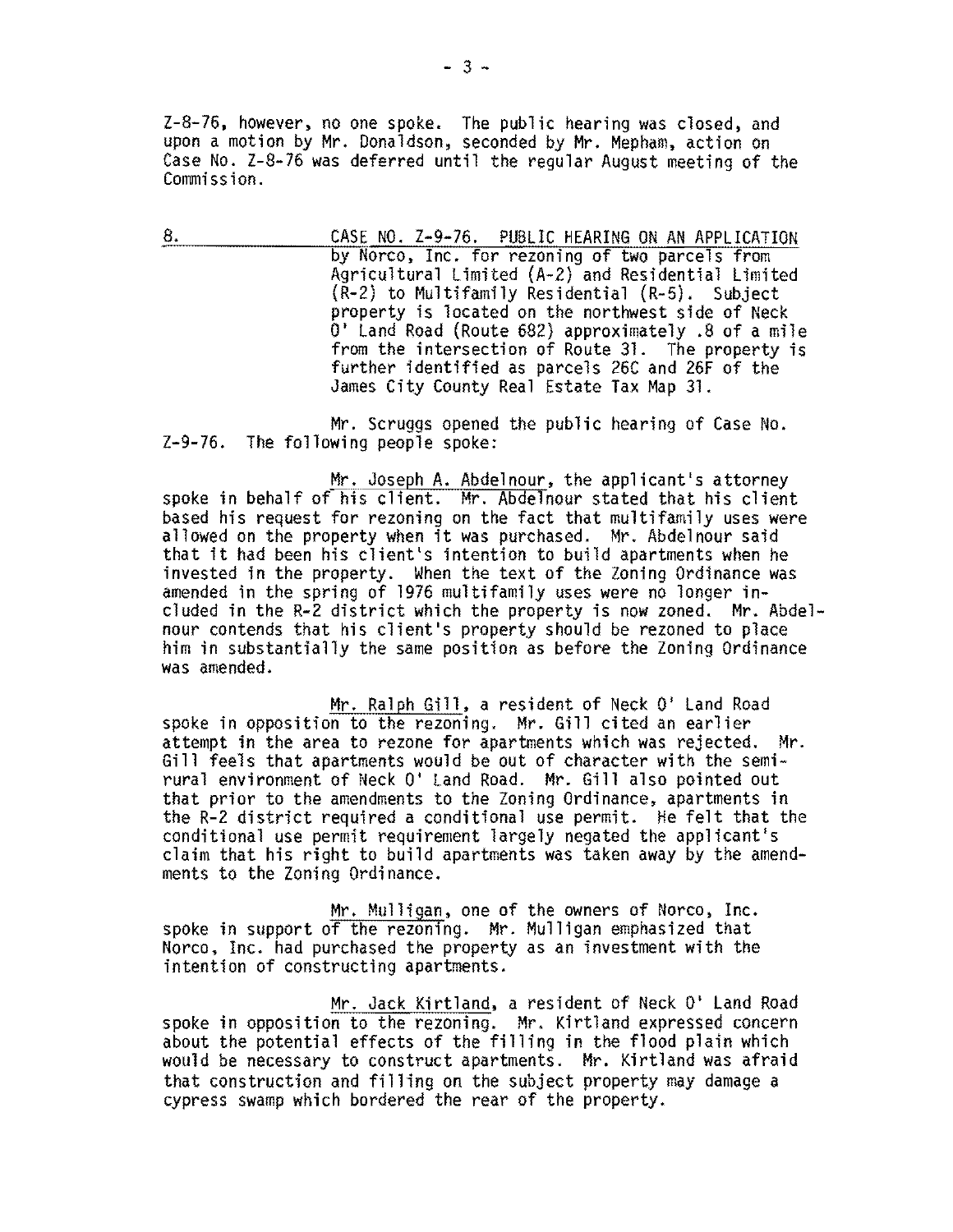Ms. Jane Tyler, a resident of Neck 0' Land Road spoke in opposition to the rezoning. She was concerned about the effects of the increased traffic on the road which would be generated by the apartments.

Mr. John Bowers. a resident of Neck 0' Land Road spoke in opposition to the rezoning. Mr. Bowers pointed out that most of the residents on Neck 0' Land Road owned large lots and that apartments would be out of character.

After all interested persons had spoken, Mr. Scruggs closed the public hearing.

Upon a motion by Mr. Mepham. seconded by Mr. Donaldson, the Commission voted 7 to 1 to recommend denial of the rezoning to the Board of Supervisors. Mr. Bryant cast the lone vote in favor of rezoning.

9. CASE NO. Z-10-76. PUBLIC HEARING ON AN APPLICATION by Joseph S. Terrell for rezoning of two lots from Residential Limited (R-2) to Residential General (R-3). Subject property is located on Albermarle Drive in Raleigh Square Subdivision. The property is further identified as parcels 14 and 15 on the James City County Real Estate Tax Map 31A.

Mr. Scruggs opened the public hearing on Case No.  $Z - 10 - 76$ .

Ms. Doris Waltrip, a resident of Raleigh Square<br>Subdivision spoke in opposition to the rezoning.

When no other person expressed a desire to speak,<br>Mr. Scruggs closed the public hearing.

Upon a motion by Mr. Turner, seconded by Mr. Minkins, the Commission voted 7 to 1 to recommend approval of the rezoning to the Board of Supervisors. Mr. Wright cast the lone negative vote.

- 10. MR. PAUL SMALL OF DEWARD M. MARTIN, INC. BRIEFED THE Commission on the Toano sewer system. Mr. Small informed the Commission that his firm expects to open bids on the Toano Water Project next month. A public hearing has been scheduled on the Toano sewer system for August 2, 1976.
- 11. CRAIG G. COVEY, SPECIAL PROJECTS COORDINATOR FOR THE County, explained the Williamsburg bike plan to the Commission. Mr. Covey expects the County's financial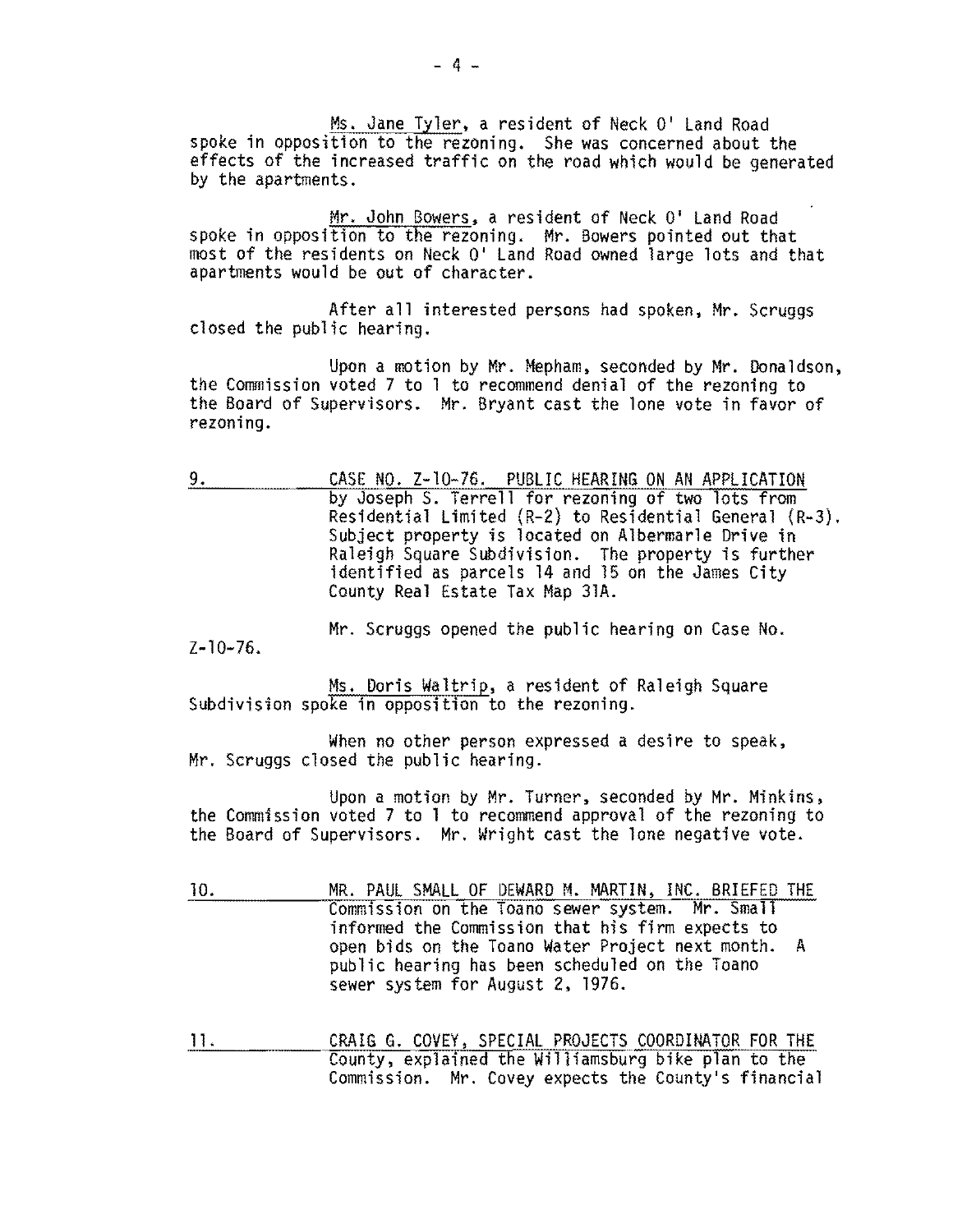contribution to the bike system to be about three thousand dollars (\$3,000).

Upon motion by Mr. White, seconded by Mr. Turner, the Commission voted unanimously to recommend approval of the bike plan in concept to the Board of Supervisors.

12. ADJOURNMENT

There being no further business to come before the Commission, the meeting was adjourned.

William 7 Scoen

Secretary

 $\rightarrow$  $\frac{1}{N}$ Scruggs Chairman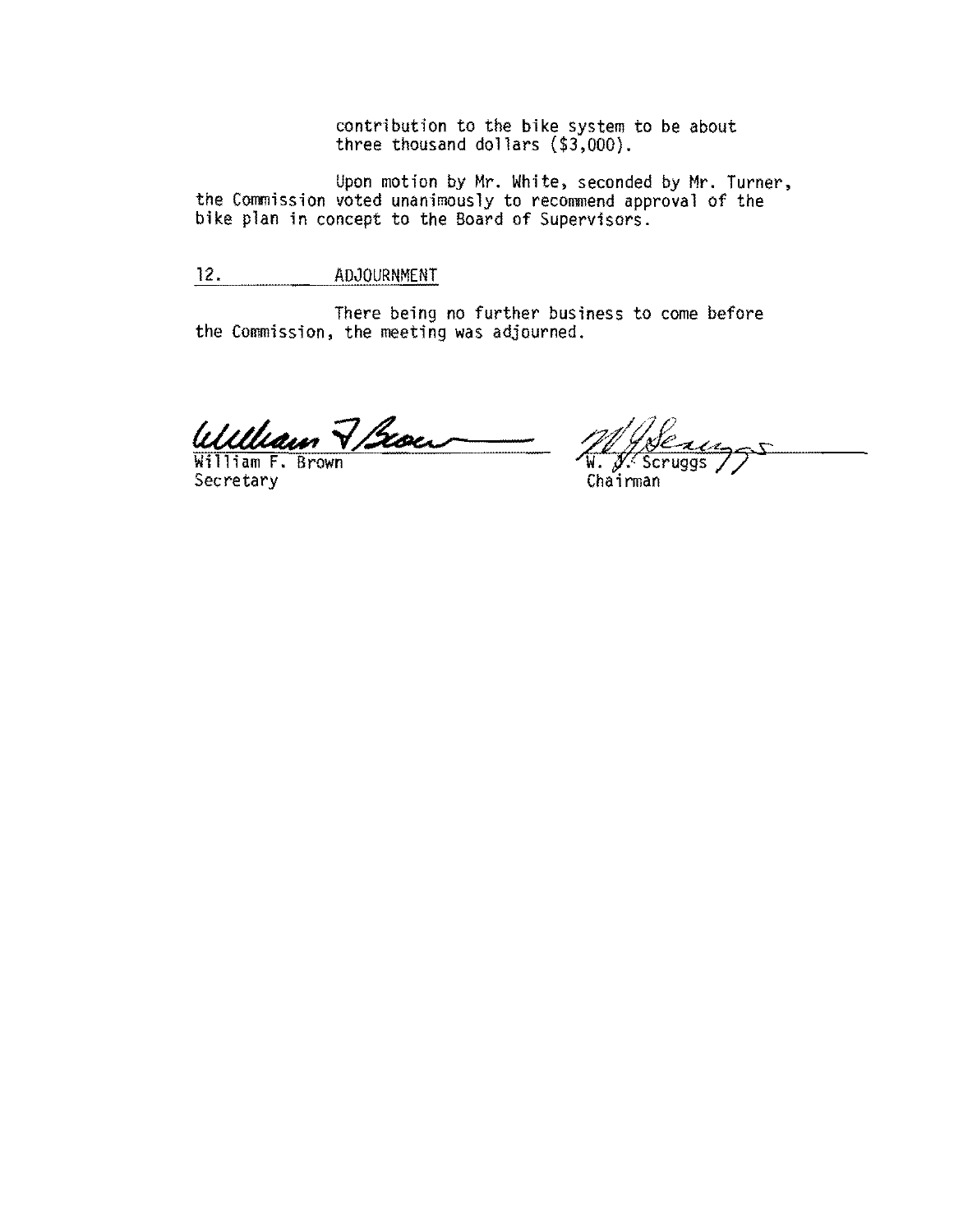$\frac{3}{727}$ 

# SITE PLAN REVIEW COMMITTEE REPORT

#### JULY 1976

### A. PENDING PRELIMINARY APPROVAL

| $1.$ SP-29-76 | Conceptual Preliminary Site Layout/Plan -      |
|---------------|------------------------------------------------|
|               | E. H. Saunders (Rt. 5)                         |
| $2.$ SP-30-76 | Toano Amoco/Market - Hornsby 0il Co. (Rt. 60W) |
| $3.$ SP-33-76 | 7-11 Store - Southland Corporation             |

B. PENDING FINAL APPROVAL

| $1.$ SP-3-76    | Motel - Williamsburg Investors, Ltd. (Rt. 60E)<br>$(2 - 17 - 76)$                           |
|-----------------|---------------------------------------------------------------------------------------------|
| 2. $SP-10-76$   | Camp Lightfoot - Gospel Spreading Assocation<br>$(Rt. 617)$ $(4-13-76)$                     |
| $3.$ SP-11-76   | Five Forks Business and Professional Center -<br>William H. Phillips, Jr. (Rt. 5) (4-13-76) |
| $4.$ SP-15-76   | Conference/Meeting Room Addition - Fort Magruder<br>Quality Inn (Rt. 60E) (4-13-76)         |
| $5.$ $SP-16-76$ | Wiener King and Shop - G Square, Inc. (Rt. $60E$ )<br>$(4-13-76)$                           |
| $6.$ $SP-18-76$ | Addition to Five Forks Body Shop - George Woodson<br>$(Rt. 5)$ $(4-13-76)$                  |
| 7. $SP-20-6$    | Kingsmill Substantion Addition VEPCO (Rt. 60E)<br>$(5-11-76)$                               |
| $8.$ SP-21-76   | Peanut Processing Plant - Philip Richardson (Rt. 615)<br>$(5 - 11 - 76)$                    |
| $9.$ $SP-24-76$ | Kingsmill H & I Quarterpath Trace Busch Properties,<br>Inc. $(5-11-76)$                     |
| $10.$ SP-31-76  | Raleigh Square Apartments - Joseph Terrell (Rt. 5)<br>$(7-13-76)$                           |

C. FINAL APPROVAL

1. SP-32-76 Ramada Camp Inn Addition - James Carter (Rt. 31)  $(7-20-76)$